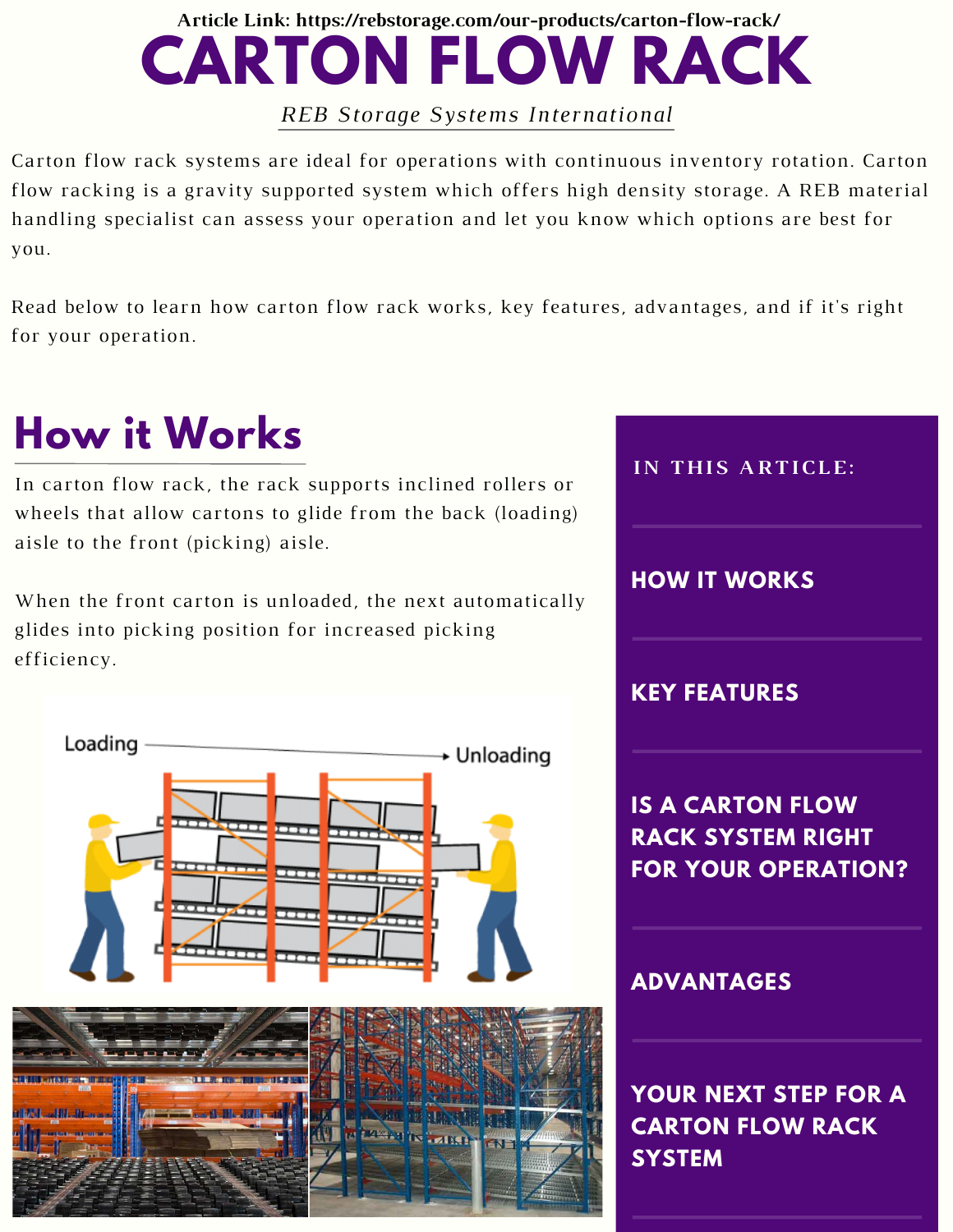## **Key Features**

Carton flow rack is equipped with many useful features. There are also elements that can be added to better suit your operation.

- Designed for first-in, first-out (FIFO) inventory
- Provides high density
- Possible to be integrated with other systems to create a pick module
- There are a number of carton flow accessories to help with safe, efficient distribution such as:
- Lane Guides
- Brakes
- Tilt trays can be added to the discharge end of the system for easy access into the top of a case for piecepicking
- Full bed polycarbonate wheels available for varying carton widths



Full width steel rollers and polycarbonate wheels available for consistent carton widths

## **Is a Carton Flow Rack System Right For Your Operation?**

Consider these factors when deciding if carton flow rack will suit your operation.



Carton flow rack systems are ideal for high volume case-pick and piecepick applications. It can accommodate operations with SKUs that are uniform shape and size, as well as those that vary in size.



This racking allows for continuous inventory rotation. Companies distributing date-sensitive products that are stored in cartons, cases, or totes will benefit from this type of rack system. Food and beverage distribution is an example of this.



Due to the high density provided, it is very beneficial for cooler or freezer storage. Since coolers and freezers are expensive real estate, getting the most out of these areas for storage and efficiency is high priority. It is an excellent option for this.